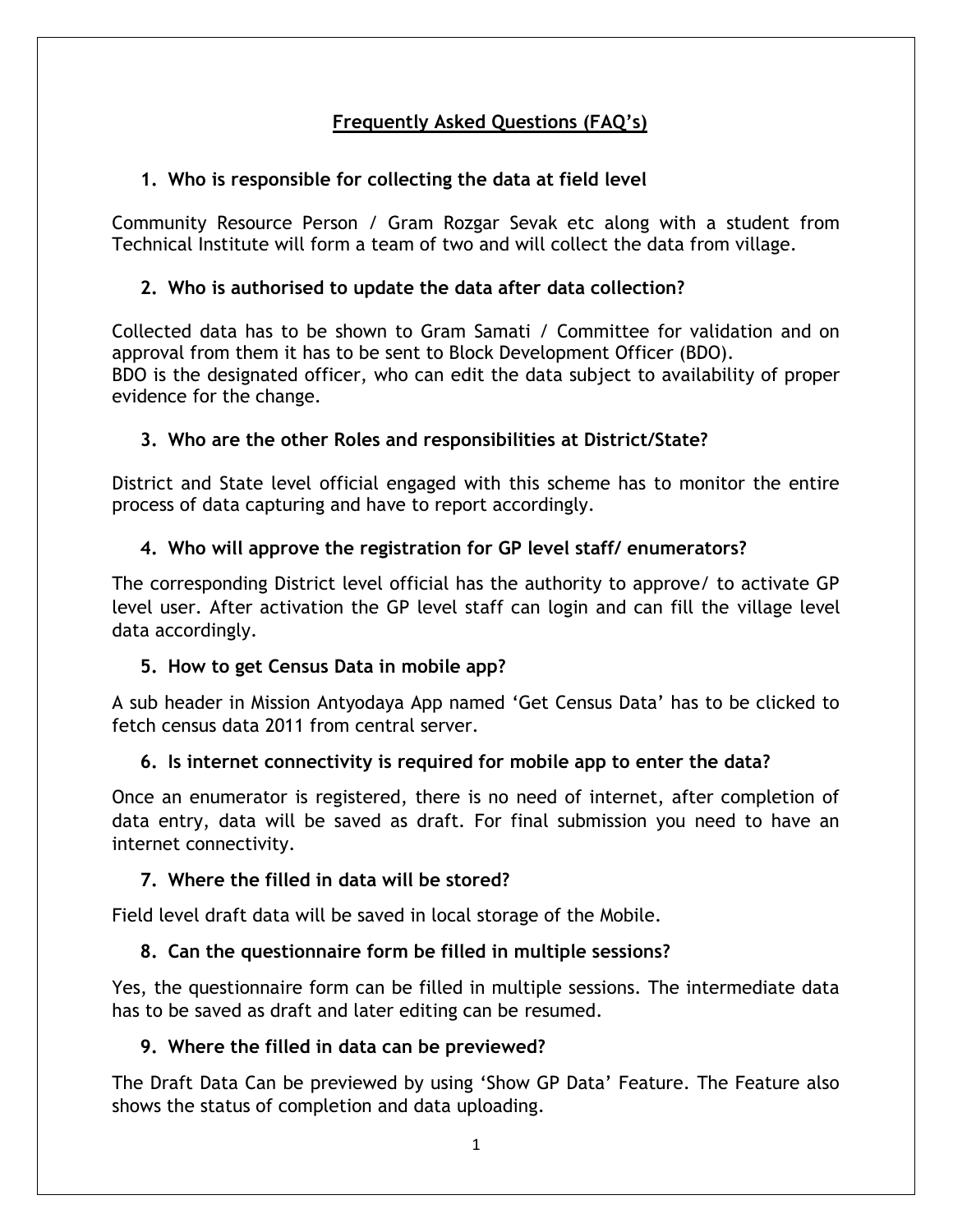#### **10. How to upload the data?**

Click on the SUBMIT button, to finally lock and submit the Data.

#### **11. When different apps related to Mission Antyodaya will be available for usage?**

- i. SwachhGram App- 18th Sept 2017
- ii. SwachhGram site 14th Sept 2017
- iii. KaushalPanjee App- 19th Sept 2017

FLOW CHART(GRAM SAMRIDH APP)

iv. KaushalPanjee Site- 15th Sept 2017 Beta version @Google too

#### **12. How Mission Antyodaya App can be used ?**

#### Installation of App Registration (as gram panchayat user) J. Approval (From Administrator) Ш Login (with help of OTP) Finally Data is Modified as per Approval Retrieve Census Data of gram panchayat of Gram Samiti and Uploaded by BDO/CEO (Get Census Data) Add Gram Panchayat Filling of Questionaire Approved Data Print With or Without ш Save Draft modification Given To BDO/CEO Data Can be Further Modified Data Finally ok Approval Taken From Gram samiti Data Submitted Export Offline Upload online Print Taken From App (No internet connection) Later Uploaded Online when internet connection Available

#### **13. What should be the capacity of one android device to capture data from at least 5 Villages in a GP in that single device?**

The data size is not large if the mobile has 500 MB to 1 GB space it will work without any problem.